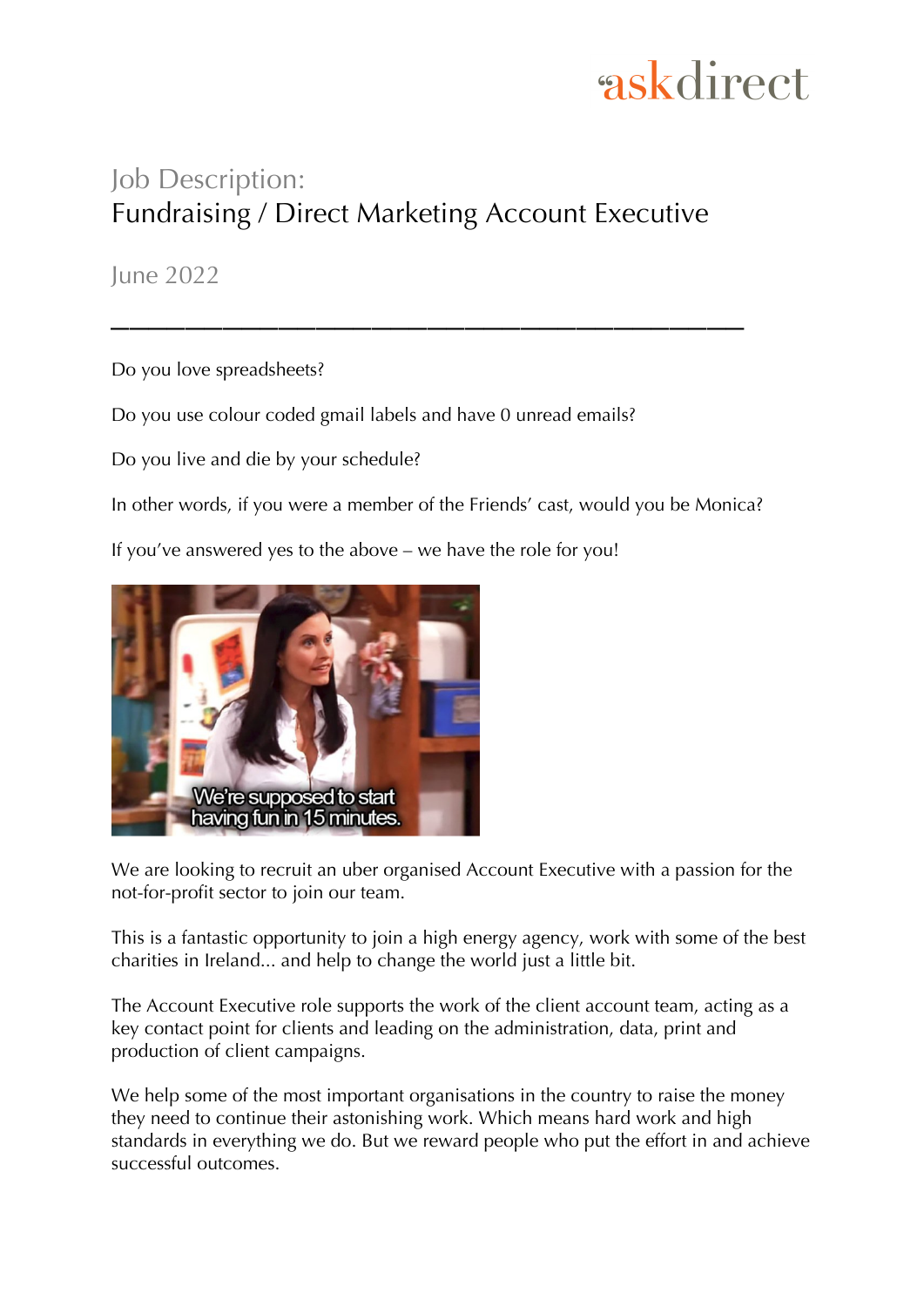### Conditions of Employment

Contract: Permanent, subject to performance. A probation period of six months will apply, which may be extended upon review.

An attractive salary commensurate with experience and in the range  $\epsilon$ 26,000 to  $€32,000$  will be offered to the successful candidate, depending on experience specific to this role.

Ask Direct operates a performance-related bonus scheme. If you contribute to our success as a company you'll share in the rewards.

Employees are entitled to be enrolled in Ask Direct's pension scheme. Ask Direct matches employee pension contributions up to a maximum of 5% of salary.

Hours of work: 35 hours per week. As work is deadline-driven you will need to be flexible and can expect that there may be some evening and weekend work.

Successful candidate will need to be able to work from home (essential IT equipment will be provided). While the role is remote first, employees will be expected to attend in-person meetings, presentations etc., from time to time.

We strive to be a family-friendly workplace. We are happy to consider flexible working arrangements.

Annual Leave: 25 days.

Ask Direct has been Silver accredited by Investors in People for high performance in people management.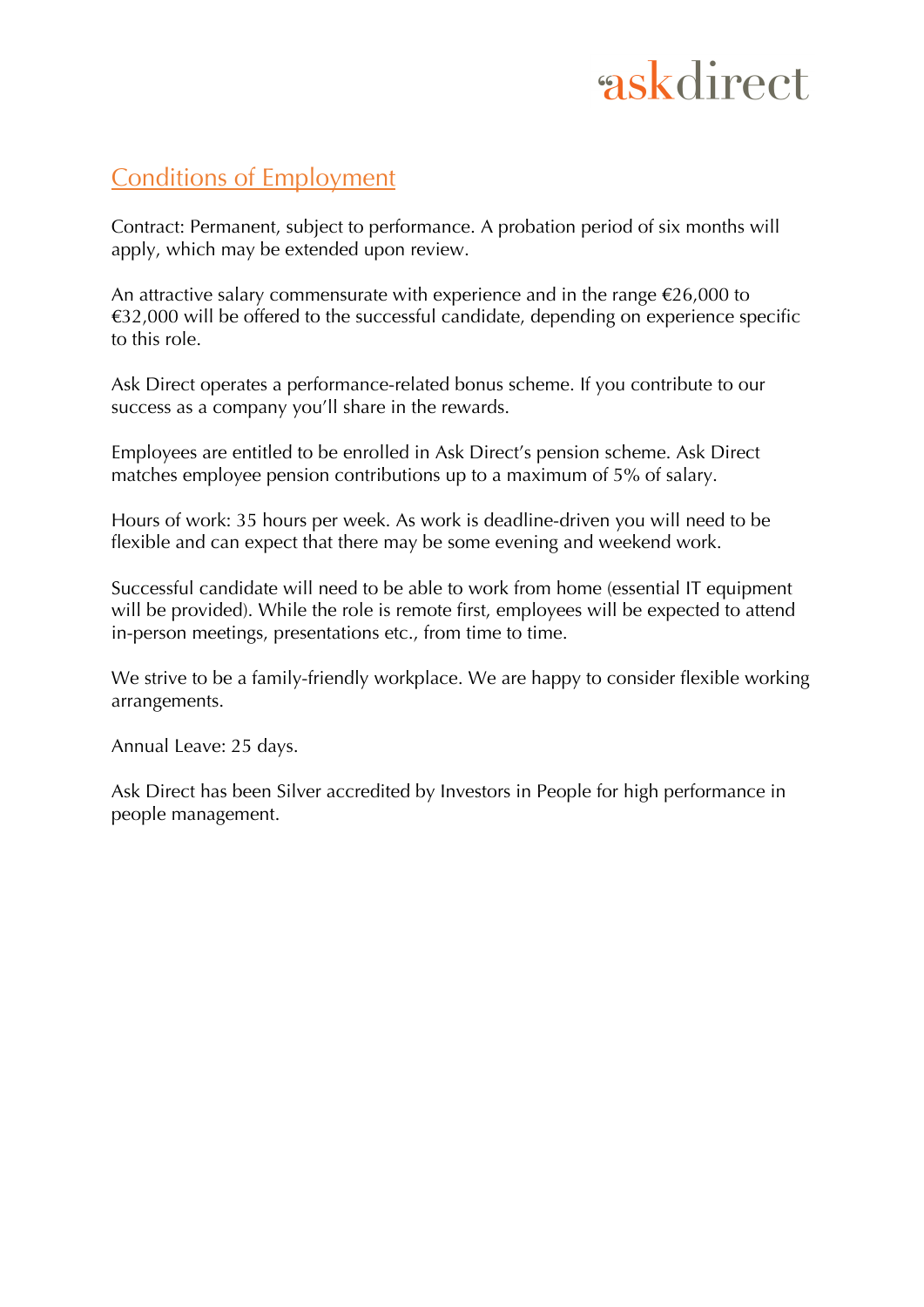### Job Description

| Role:                | <b>Account Executive</b>                                                         |
|----------------------|----------------------------------------------------------------------------------|
| <b>Reports to:</b>   | <b>Account Manager</b>                                                           |
| <b>Closing date:</b> | Applications will be assessed on a rolling basis until the<br>position is filled |

#### **Purpose:**

The Account Executive supports the work of the Account Manager and their team, acts as a key contact point for clients and leads the administration, data, print and production of client campaigns.

#### **Responsibilities:**

- 1. Client Accounts
- Work with the account and creative teams to deliver annual fundraising programmes and projects for clients.
- Act as a day-to-day contact for clients particularly during the production phase of campaigns.
- Prepare and manage campaign schedules.
- Prepare regular status reports for all key clients.
- Attend and input into client meetings and presentations as required.
- Compile contact reports for meetings as necessary.

#### 2. Campaign Support

- Coordinate account activities and operations to ensure efficiency and compliance with company policies.
- Source photos, carry out background research, attend photo shoots and provide other necessary support to client campaigns.
- Provide input into the development of campaigns where appropriate.
- Support budgeting and invoicing procedures.

#### 3. Print, Production & Quality Control

- Work with the Account Managers to ensure campaign production is managed to the highest possible standards and in line with Ask Direct's production and quality control processes.
- Negotiate, secure and review quotes from suppliers and monitor print and production costs to ensure jobs come in on budget.
- Cultivate and manage third party suppliers such as printers and mailing houses.
- Provide quality control for print and production work including checking and approving artwork, print proofs and data proofs.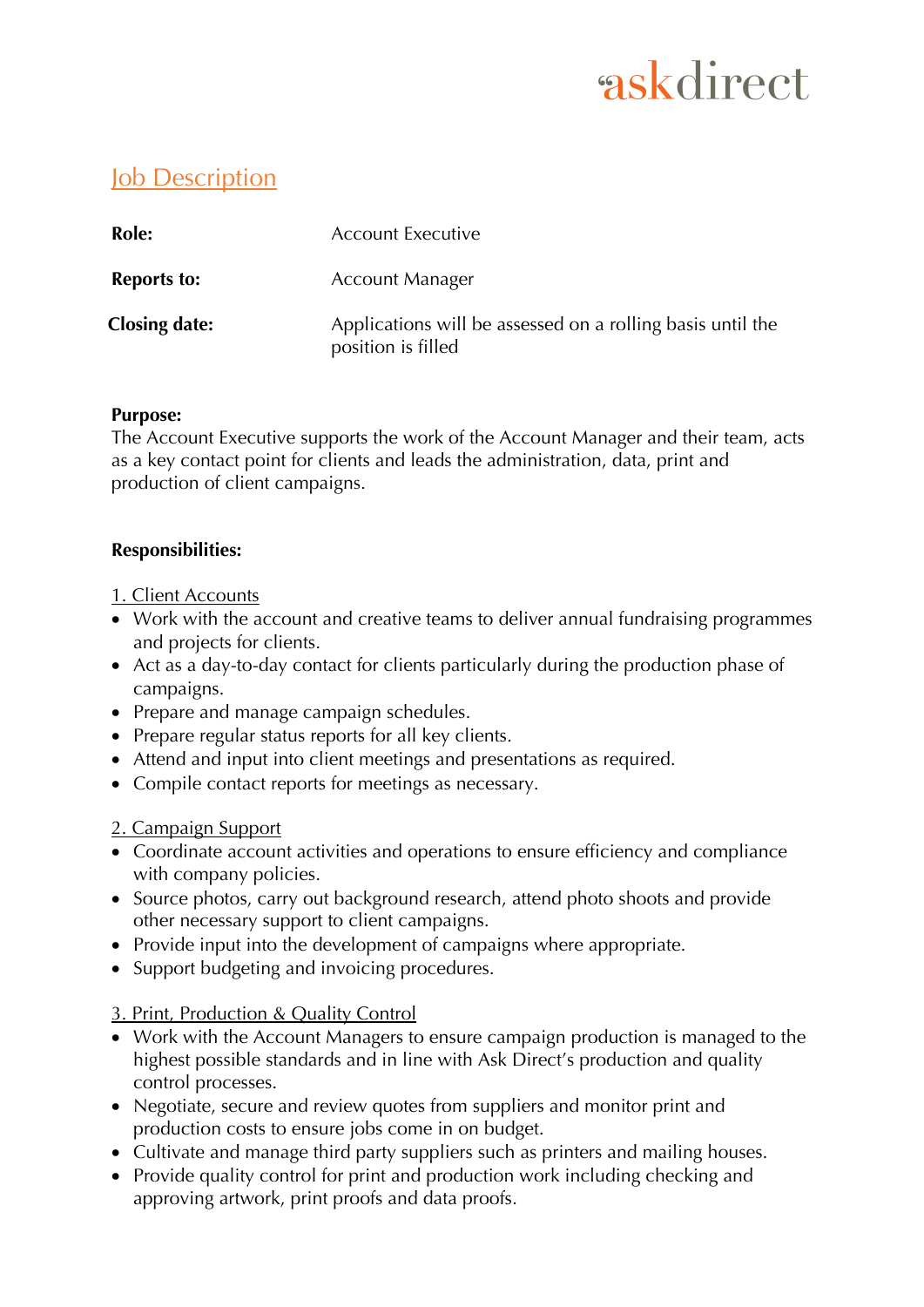#### 4. Data

- Analyse and ensure client data meets campaign specifications, is accurate and on brief.
- Prepare data and production briefs.
- Lead on all data management with third party suppliers.

#### 5. Learning & Development

• Take personal responsibility for own professional development.

#### 6. Supporting Ask Direct's Values

- Approach all aspects of your work with passion and commitment.
- Consistently take a results-driven approach, both to clients' objectives, and our own.
- Carry out your work at all times with integrity and honesty.
- Continually strive to improve your knowledge and skills.
- Adopt an entrepreneurial mind-set, always seeking new opportunities for Ask Direct and for our clients.

#### 6. General

- Support the work of the Account Managers and Ask Direct team where appropriate.
- Carry out whatever other agreed tasks may be deemed necessary.
- Contribute to the creation of a positive working environment and a stimulating and harmonious workplace.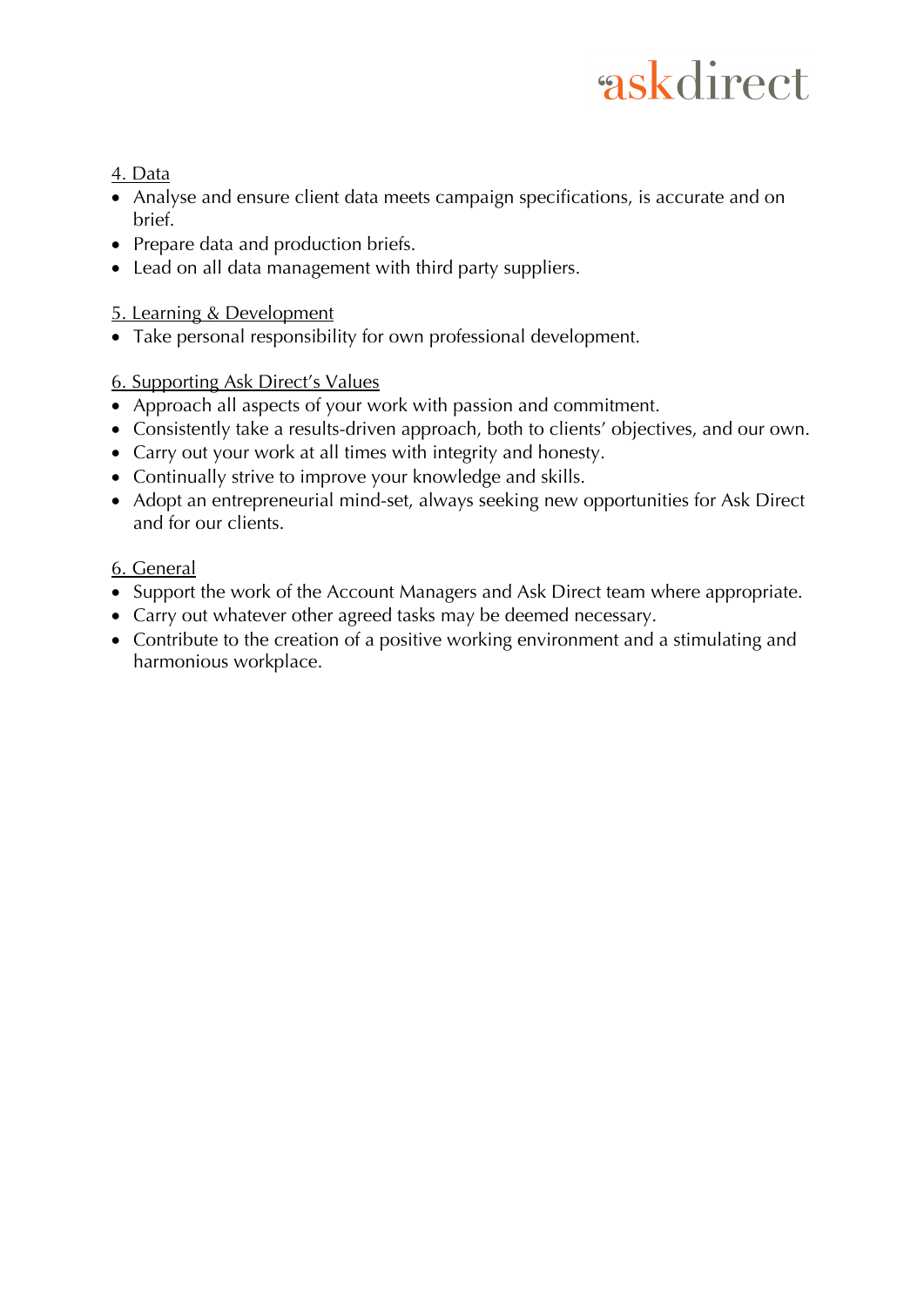### Person Specifications

Ask Direct is a small, dynamic company. The good news is that this means there'll be plenty of opportunities to learn and develop new skills. On the other hand, you'll need to be flexible and you'll be expected to get stuck in and do whatever tasks are required to ensure that projects are completed on time and to the highest levels of quality.

You should have at least one year's experience in a fundraising or marketing role. You must have excellent attention to detail, be computer-literate with excellent writing and numeracy skills and be comfortable analysing and managing data and databases.

While this is an agency entry level role, a demonstratable understanding of direct marketing, experience working in an agency or in a direct marketing environment would be a distinct advantage.

The following attributes are essential:

Number 1 – problem solving. If you've got number 1, the remaining 10 should be no problem! (dogs and cakes are more desirables!)

| $\subset$        |     | 7                |   |                  | R | D |    | E                | A                | M  | P                |   | A               | Y          | E | R                |            | E   | F               | Z                |
|------------------|-----|------------------|---|------------------|---|---|----|------------------|------------------|----|------------------|---|-----------------|------------|---|------------------|------------|-----|-----------------|------------------|
| E                | ( ) | D                | A | D                | ∩ | G |    | ∩                | $\sqrt{}$        | E  | $\overline{R}$   | R | ∩               | R          | S | T                | U          | B   | V               | W                |
| G                | M   | H                | К | A                | T |   | E  | N                |                  |    | $\bigcap$        | N |                 | $\bigcirc$ | D | E                | T          | A   |                 | L                |
|                  | F   | Y                | F | T                | U | A | B  | G                | Z                |    | B                | A | R               | C          | H | E                | R          | К   | B               | $\left( \right)$ |
| К                | ()  | M                | T | A                | G | V | К  | R                | S                | S  |                  | R | E               | M          |   | S                |            | E   | $\left(\right)$ | V                |
| M                | R   | $\left( \right)$ | H | G                | F |   | U  | E                | N                |    | E                | N | G               |            |   | S                | H          | S   | B               | E                |
| $\left( \right)$ |     | P                | A | E                | B |   | () | Y                | P                | Е  | M                | F |                 | E          | U | R                | 〔 〕        | €   | B               | S                |
| $\left( \right)$ | A   | $\Box$           | T | E                | V | D | W  | H                | $\left( \right)$ | 5  | S                | W | A               | T          | S | $\left( \right)$ | N          | A   | Y               | P                |
| S                | B   |                  | A | К                | A | G | R  | $\left( \right)$ | $\left( \right)$ | C  | $\left( \right)$ |   | Ω               | U          | R | C                | W          | K   | 3               | R                |
| U                |     | W                | N | E                |   | Ω | P  | U                | $\mathsf{C}$     | H  |                  | E |                 | A          | Z | Ω                | X          | E   | X               | E                |
| D                | E   | A                | D |                  |   | N | E  | D                | R                |    | V                | E | N               | E          | 9 | D                | T          | S   | N               | A                |
| W                | U   | F                | P |                  | M | U | A  | N                | ( )              | E  |                  | W |                 | S          | X | Е                | T          | 0   | ()              | D                |
| Y                | N   | X                | F | X                | C | E | P  | T                |                  | () | N                | A |                 |            | Y | S                |            | ( ) | S               | S                |
| A                | D   | N                | R | N                | G | G | S  | D                | $\bigcap$        | R  | G                | A | N               |            | S | E                | D          | D   | N               | H                |
| C                | E   | P                | T | S                |   | H | G  | S                |                  | E  | D                | D | A               | R          | C | Y                | Z          | ()  | E               | E                |
| E                | R   | P                | R | E                | S | S | U  | R                | E                | T  | $\left( \right)$ | T | $\left(\right)$ | S          |   | S                |            |     | B               | E                |
| F                | ( ) |                  |   | $\left( \right)$ | W | S |    | N                | S                |    | R                | U | С               |            |   | $\bigcap$        | N          | A   | B               | T                |
| H                |     |                  | E | M                | E | G | A  | N                | A                | M  | E                | M |                 |            | G | N                | $\bigcirc$ | R   |                 | S                |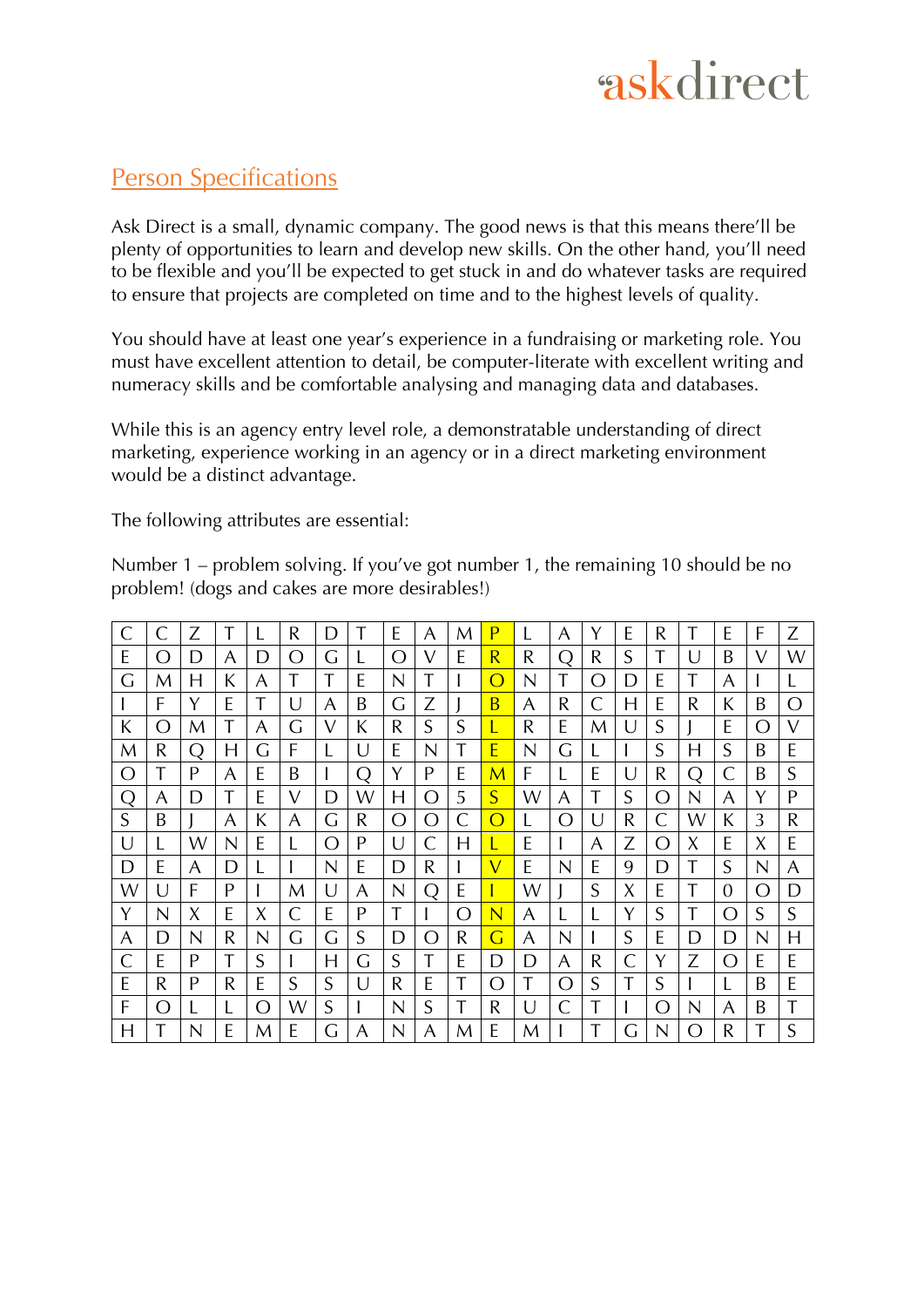### Application Process

Please read the application instructions carefully.

To apply, please send a CV to Inga Byrne, inga@askdirect.ie together with a letter of application outlining:

- Why you'd like to work for Ask Direct,
- Why the Account Executive role appeals to you and
- How you'd contribute to the company.

The title of the role should appear in the subject line of the email along with your name, and both your CV and letter should be an attachment to the email in PDF format.

Applications will be assessed on a rolling basis until the role is filled.

Successful applicants will be asked for an informal screening coffee before being put forward for panel interview.

### About Ask Direct

Ask Direct is Ireland's leading individual giving fundraising and direct marketing agency. For over 15 years, we have been helping some of Ireland's best and most dynamic non-profits to recruit tens of thousands of new supporters and raise millions of euro.

Our vision is to inspire as many people as possible to take action for the causes they care about, because we'll only get a better world if people give their time, money and voice to build it.

We work with organisations on insight, ideas and execution that result in more people, taking more actions to create more impact.

We aim to build successful and profitable relationships with clients by hiring only the best people to deliver the best expertise.

Among our current and recent clients include, Alone, Arthritis Ireland, Barnardos, Breakthrough Cancer Research, CBM Ireland, Cork Simon Community, Dogs Trust, Don Bosco Care, Irish Council for Civil Liberties, Irish Guide Dogs for the Blind, LauraLynn, Ireland's Children's Hospice, The Mater Foundation, National Women's Council of Ireland, South East Simon, Trócaire, University of Limerick and Yeats Society Sligo.